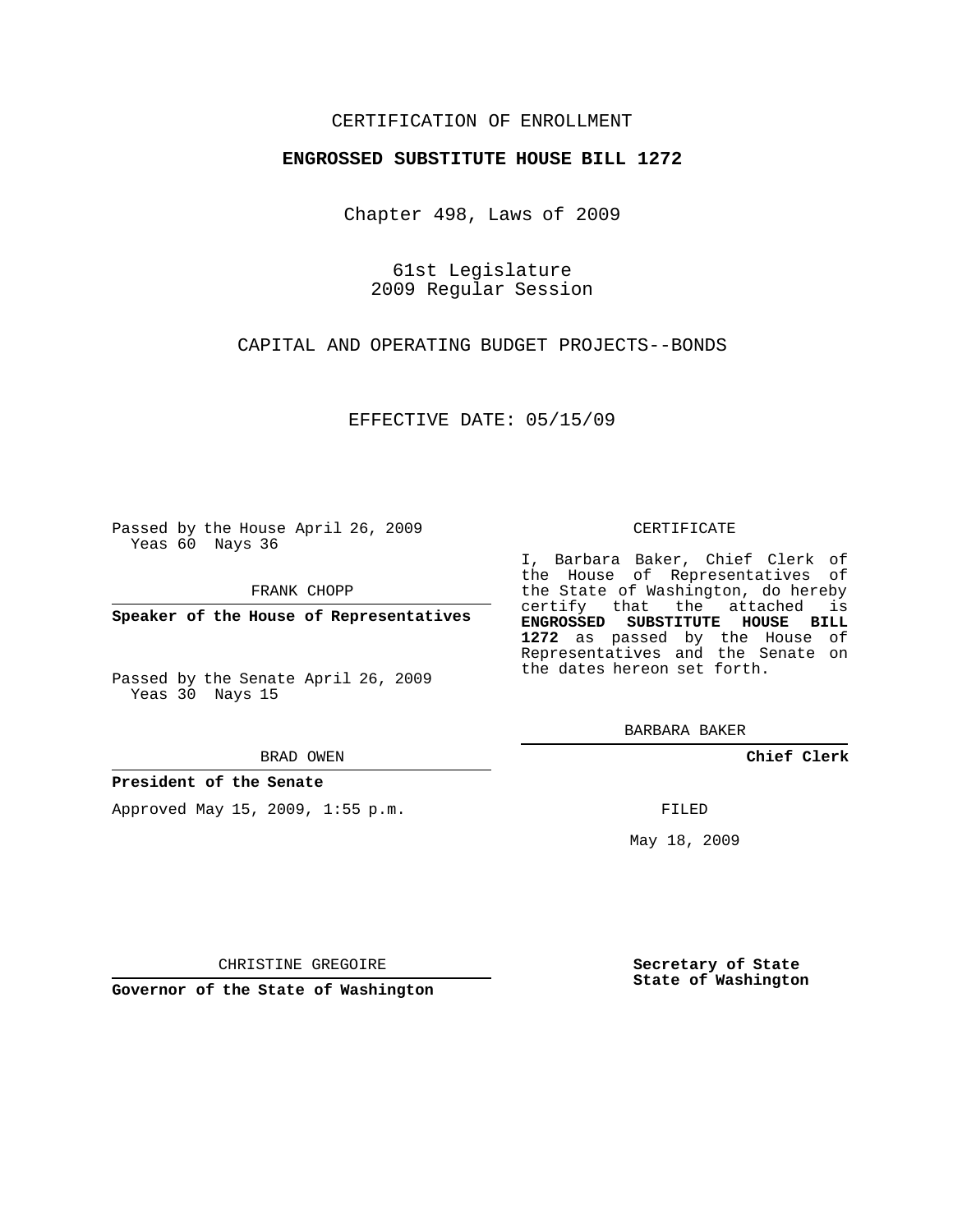# **ENGROSSED SUBSTITUTE HOUSE BILL 1272** \_\_\_\_\_\_\_\_\_\_\_\_\_\_\_\_\_\_\_\_\_\_\_\_\_\_\_\_\_\_\_\_\_\_\_\_\_\_\_\_\_\_\_\_\_

\_\_\_\_\_\_\_\_\_\_\_\_\_\_\_\_\_\_\_\_\_\_\_\_\_\_\_\_\_\_\_\_\_\_\_\_\_\_\_\_\_\_\_\_\_

Passed Legislature - 2009 Regular Session

## **State of Washington 61st Legislature 2009 Regular Session**

**By** House Capital Budget (originally sponsored by Representatives Dunshee and White; by request of Office of Financial Management)

READ FIRST TIME 04/06/09.

 AN ACT Relating to state general obligation bonds and related accounts; amending RCW 47.10.867 and 47.56.850; adding new sections to chapter 47.10 RCW; adding a new chapter to Title 43 RCW; and declaring an emergency.

BE IT ENACTED BY THE LEGISLATURE OF THE STATE OF WASHINGTON:

 NEW SECTION. **Sec. 1.** For the purpose of providing funds to finance the projects described and authorized by the legislature in the capital and operating appropriations acts for the 2007-2009 and 2009-2011 fiscal bienniums, and all costs incidental thereto, the state finance committee is authorized to issue general obligation bonds of the state of Washington in the sum of two billion two hundred nineteen million dollars, or as much thereof as may be required, to finance these projects and all costs incidental thereto. Bonds authorized in this section may be sold at such price as the state finance committee shall determine. No bonds authorized in this section may be offered for sale without prior legislative appropriation of the net proceeds of the sale of the bonds.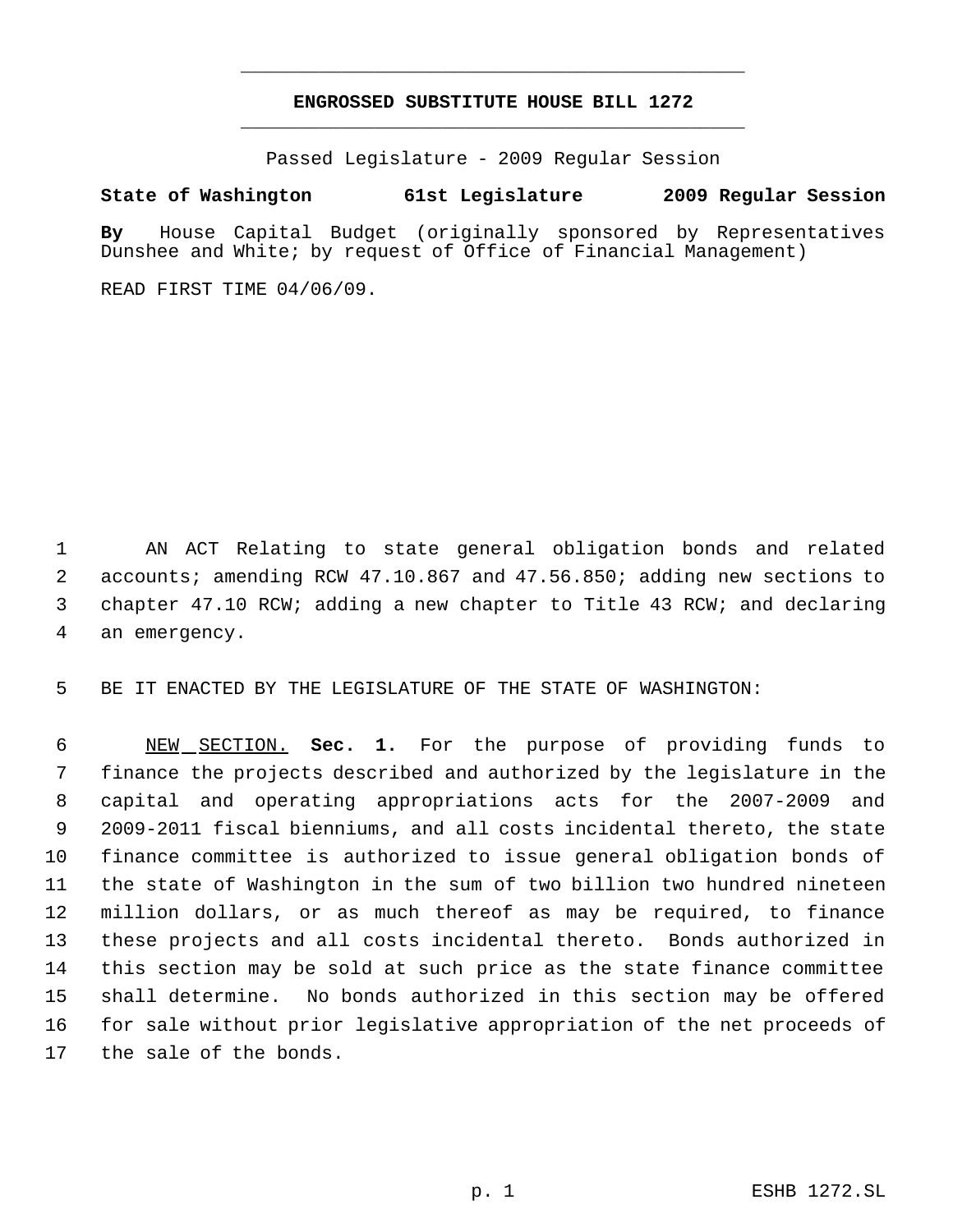NEW SECTION. **Sec. 2.** The proceeds from the sale of the bonds authorized in section 1 of this act shall be deposited in the state building construction account created by RCW 43.83.020. The proceeds shall be transferred as follows:

 (1) One billion nine hundred forty-seven million dollars to remain in the state building construction account created by RCW 43.83.020;

 (2) Twenty-seven million dollars to the outdoor recreation account created by RCW 79A.25.060;

 (3) Twenty-seven million dollars to the habitat conservation 10 account created by RCW 79A.15.020;

 (4) Six million dollars to the riparian protection account created by RCW 79A.15.120;

 (5) Ten million dollars to the farmlands preservation account created by RCW 79A.15.130;

 (6) One hundred fifty-nine million dollars to the state taxable building construction account. All receipts from taxable bond issues are to be deposited into the account. If the state finance committee deems it necessary or advantageous to issue more than the amount specified in this subsection (6) as taxable bonds in order to comply with federal internal revenue service rules and regulations pertaining to the use of nontaxable bond proceeds or in order to reduce the total financing costs for bonds issued, the proceeds of such additional taxable bonds shall be transferred to the state taxable building construction account in lieu of any transfer otherwise provided by this section. The state treasurer shall submit written notice to the director of financial management if it is determined that any such additional transfer to the state taxable building construction account is necessary. Moneys in the account may be spent only after appropriation.

 These proceeds shall be used exclusively for the purposes specified in this section and for the payment of expenses incurred in the issuance and sale of the bonds issued for the purposes of this section, and shall be administered by the office of financial management subject to legislative appropriation.

 NEW SECTION. **Sec. 3.** (1) The debt-limit general fund bond retirement account shall be used for the payment of the principal of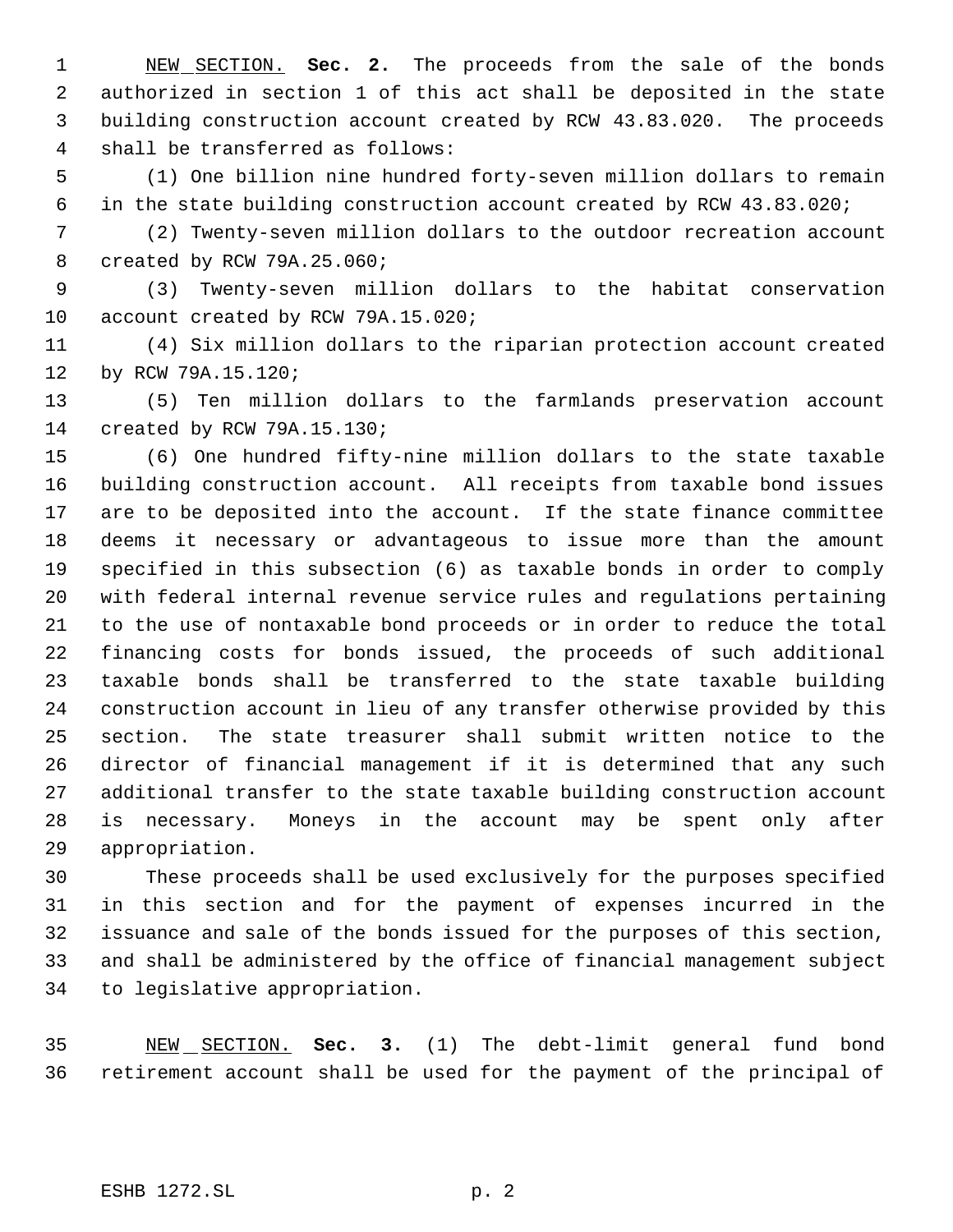and interest on the bonds authorized in section 2 (1), (2), (3), (4), (5), and (6) of this act.

 (2) The state finance committee shall, on or before June 30th of each year, certify to the state treasurer the amount needed in the ensuing twelve months to meet the bond retirement and interest 6 requirements on the bonds authorized in section  $2(1)$ ,  $(2)$ ,  $(3)$ ,  $(4)$ , (5), and (6) of this act.

 (3) On each date on which any interest or principal and interest payment is due on bonds issued for the purposes of section 2 (1), (2), (3), (4), (5), and (6) of this act the state treasurer shall withdraw from any general state revenues received in the state treasury and deposit in the debt-limit general fund bond retirement account an amount equal to the amount certified by the state finance committee to be due on the payment date.

 NEW SECTION. **Sec. 4.** (1) Bonds issued under sections 1 through 3 of this act shall state that they are a general obligation of the state of Washington, shall pledge the full faith and credit of the state to the payment of the principal thereof and the interest thereon, and shall contain an unconditional promise to pay the principal and interest as the same shall become due.

 (2) The owner and holder of each of the bonds or the trustee for the owner and holder of any of the bonds may by mandamus or other appropriate proceeding require the transfer and payment of funds as directed in this section.

 NEW SECTION. **Sec. 5.** The legislature may provide additional means for raising moneys for the payment of the principal of and interest on the bonds authorized in section 1 of this act, and sections 2 and 3 of this act shall not be deemed to provide an exclusive method for the payment.

 **Sec. 6.** RCW 47.10.867 and 2003 c 147 s 7 are each amended to read as follows:

 For the purpose of providing funds for the planning, design, construction, reconstruction, and other necessary costs for transportation projects, the state finance committee is authorized to issue general obligation bonds of the state of Washington in the sum of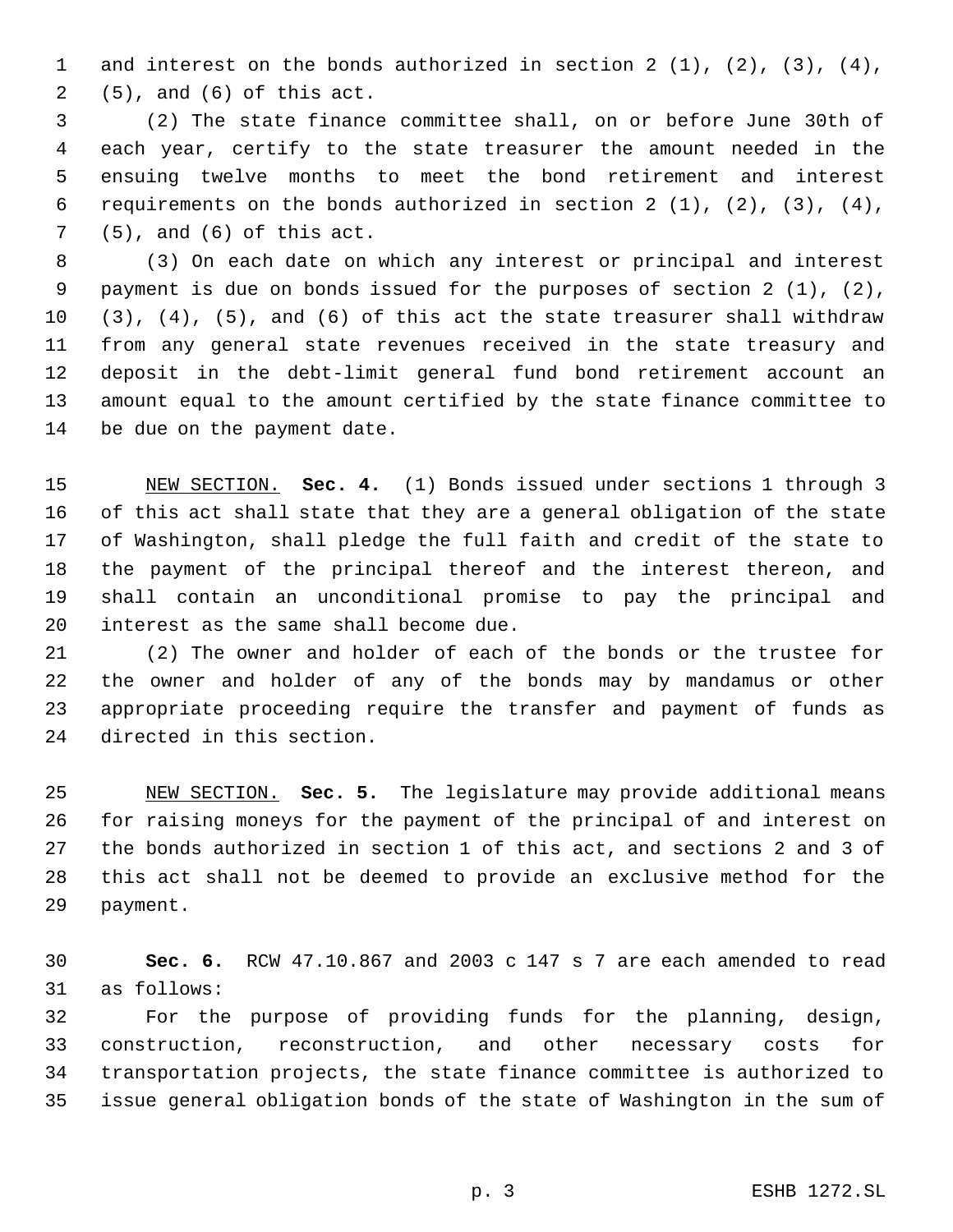1 ((three)) two hundred forty-nine million five hundred thousand dollars, or as much thereof as may be required, to finance these projects and all costs incidental thereto. Bonds authorized in this section may be sold at such price as the state finance committee shall determine. No bonds authorized in this section may be offered for sale without prior legislative appropriation of the net proceeds of the sale of the bonds.

 NEW SECTION. **Sec. 7.** Sections 1 through 5 of this act constitute a new chapter in Title 43 RCW.

 NEW SECTION. **Sec. 8.** In order to provide funds necessary for the location, design, right-of-way, and construction of the state route number 520 corridor projects, as allowed in section 2, chapter . . . (Engrossed Substitute House Bill No. 2211), Laws of 2009, there shall be issued and sold upon the request of the department of transportation a total of one billion nine hundred fifty million dollars of general obligation bonds of the state of Washington first payable from toll revenue and excise taxes on motor vehicle and special fuels in accordance with section 12 of this act.

 NEW SECTION. **Sec. 9.** Upon the request of the department of transportation, the state finance committee shall supervise and provide for the issuance, sale, and retirement of the bonds authorized by this act in accordance with chapter 39.42 RCW. Bonds authorized by this act shall be sold in the manner, at time or times, in amounts, and at the price as the state finance committee shall determine. No bonds may be offered for sale without prior legislative appropriation of the net proceeds of the sale of the bonds.

 NEW SECTION. **Sec. 10.** The proceeds from the sale of bonds authorized by this act shall be deposited in the state route number 520 28 corridor account created under chapter . . . (Engrossed Substitute House Bill No. 2211), Laws of 2009, and shall be available only for the purposes enumerated in section 8 of this act, for the payment of bond anticipation notes or other interim financing, if any, capitalizing interest on the bonds, and for the payment of bond issuance costs, including the costs of underwriting.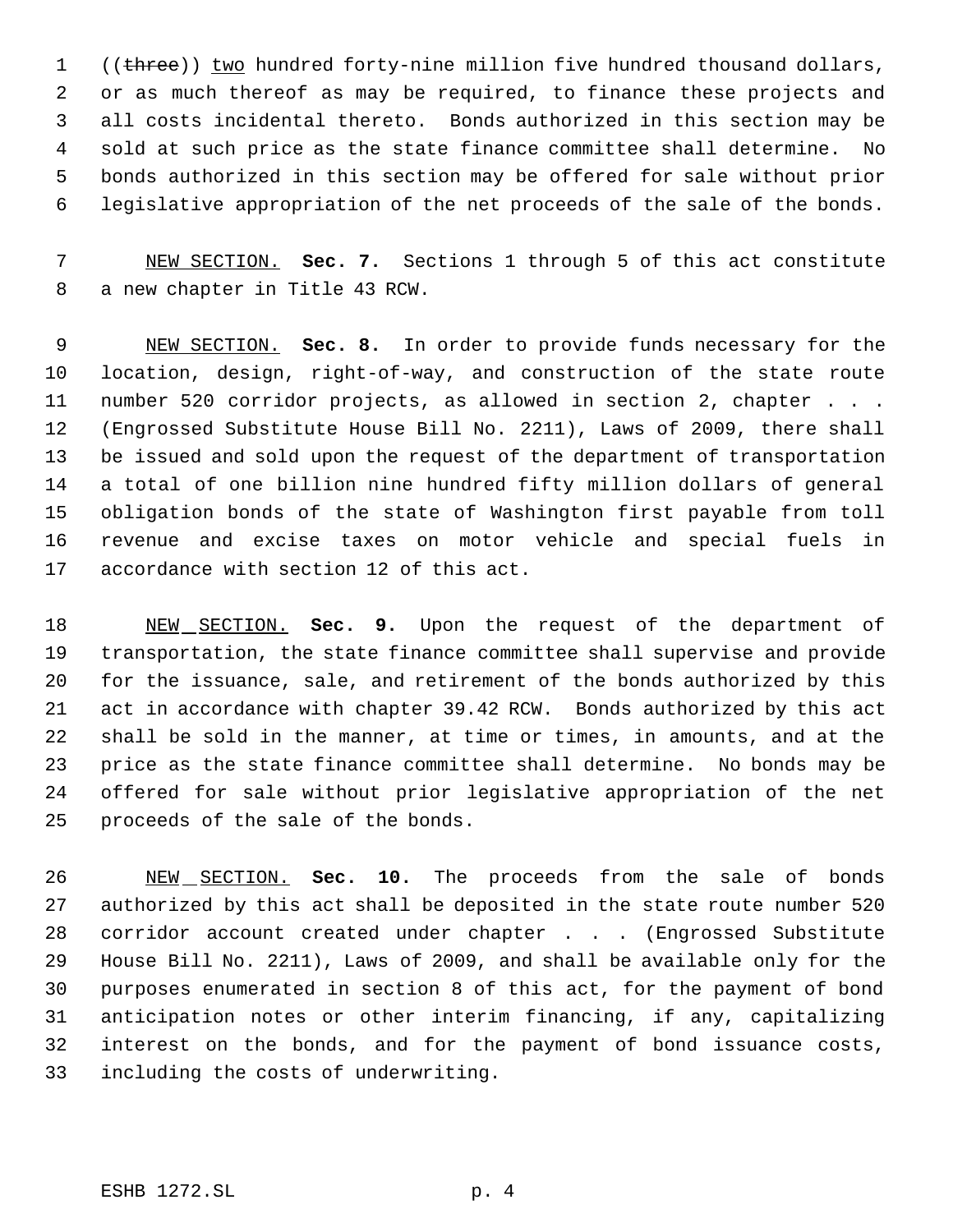NEW SECTION. **Sec. 11.** The toll facility bond retirement account is created in the state treasury for the purpose of payment of the principal of and interest and premium on bonds. Both principal of and interest on the bonds issued for the purposes of this act shall be payable from the toll facility bond retirement account. The state finance committee may provide that special subaccounts be created in the account to facilitate payment of the principal of and interest on the bonds. The state finance committee shall, on or before June 30th of each year, certify to the state treasurer the amount required for principal and interest on the bonds in accordance with the bond proceedings.

 NEW SECTION. **Sec. 12.** Bonds issued under the authority of this section and sections 8, 13, and 14 of this act shall distinctly state that they are a general obligation of the state of Washington, shall pledge the full faith and credit of the state to the payment of the principal thereof and the interest thereon, and shall contain an unconditional promise to pay such principal and interest as the same shall become due. The principal of and interest on the bonds shall be first payable in the manner provided in this section and sections 8, 13, and 14 of this act from toll revenue and then from proceeds of excise taxes on motor vehicle and special fuels to the extent toll revenue is not available for that purpose. Toll revenue and the state excise taxes on motor vehicle and special fuels imposed by chapters 82.36 and 82.38 RCW are hereby pledged to the payment of any bonds and the interest thereon issued under the authority of this section and sections 8, 13, and 14 of this act, and the legislature agrees to continue to impose these toll charges on the state route number 520 corridor, and on any other eligible toll facility designated by the legislature and on which the imposition of tolls is authorized by the legislature in respect of the bonds, and excise taxes on motor vehicle and special fuels in amounts sufficient to pay, when due, the principal and interest on all bonds issued under the authority of this section and sections 8, 13, and 14 of this act.

 NEW SECTION. **Sec. 13.** For bonds issued under the authority of this section and sections 8, 12, and 14 of this act, the state treasurer shall first withdraw toll revenue from the state route number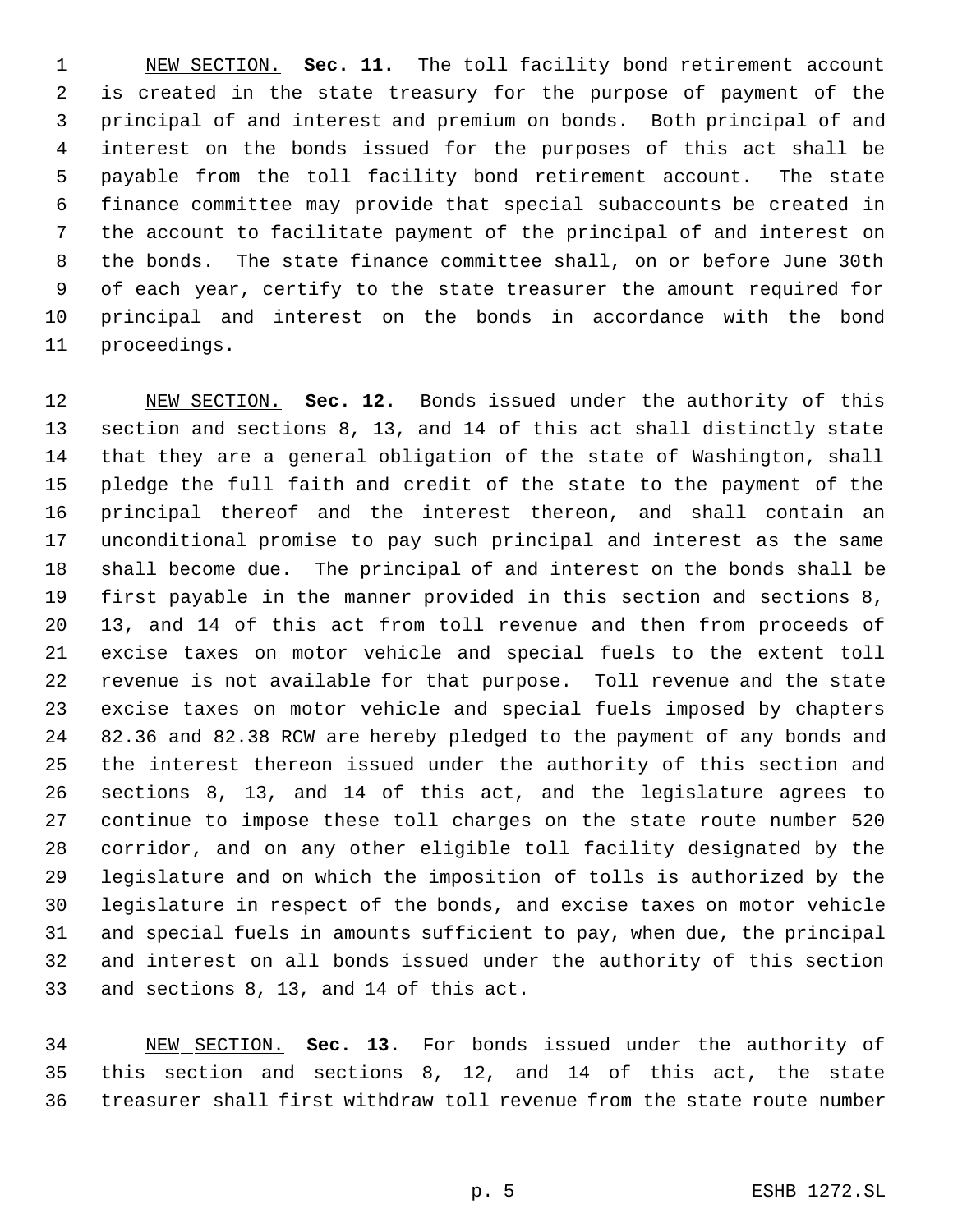520 corridor account created under chapter . . . (Engrossed Substitute House Bill No. 2211), Laws of 2009, and, to the extent toll revenue is not available, excise taxes on motor vehicle and special fuels in the motor vehicle fund and deposit in the toll facility bond retirement account, or a special subaccount in the account, such amounts, and at such times, as are required by the bond proceedings.

 Any excise taxes on motor vehicle and special fuels required for bond retirement or interest on the bonds authorized by this section and sections 8, 12, and 14 of this act shall be taken from that portion of the motor vehicle fund that results from the imposition of excise taxes on motor vehicle and special fuels and which is, or may be, appropriated to the department for state highway purposes. Funds required shall never constitute a charge against any other allocations of motor vehicle fuel and special fuel tax revenues to the state, counties, cities, and towns unless the amount arising from excise taxes on motor vehicle and special fuels distributed to the state in the motor vehicle fund proves insufficient to meet the requirements for bond retirement or interest on any such bonds.

 Any payments for bond retirement or interest on the bonds taken from other revenues from the motor vehicle fuel or special fuel taxes that are distributable to the state, counties, cities, and towns shall be repaid from available toll revenue in the manner provided in the bond proceedings or, if toll revenue is not available for that purpose, from the first excise taxes on motor vehicle and special fuels distributed to the motor vehicle fund not required for bond retirement or interest on the bonds. Any excise taxes on motor vehicle and special fuels required for bond retirement or interest on the bonds authorized by this section and sections 8, 12, and 14 of this act shall be reimbursed to the motor vehicle fund from toll revenue in the manner and with the priority specified in the bond proceedings.

 NEW SECTION. **Sec. 14.** Bonds issued under the authority of sections 8, 12, and 13 of this act and this section and any other general obligation bonds of the state of Washington that have been or that may be authorized and that pledge motor vehicle and special fuels excise taxes for the payment of principal and interest thereon shall be an equal charge against the revenues from such motor vehicle and special fuels excise taxes.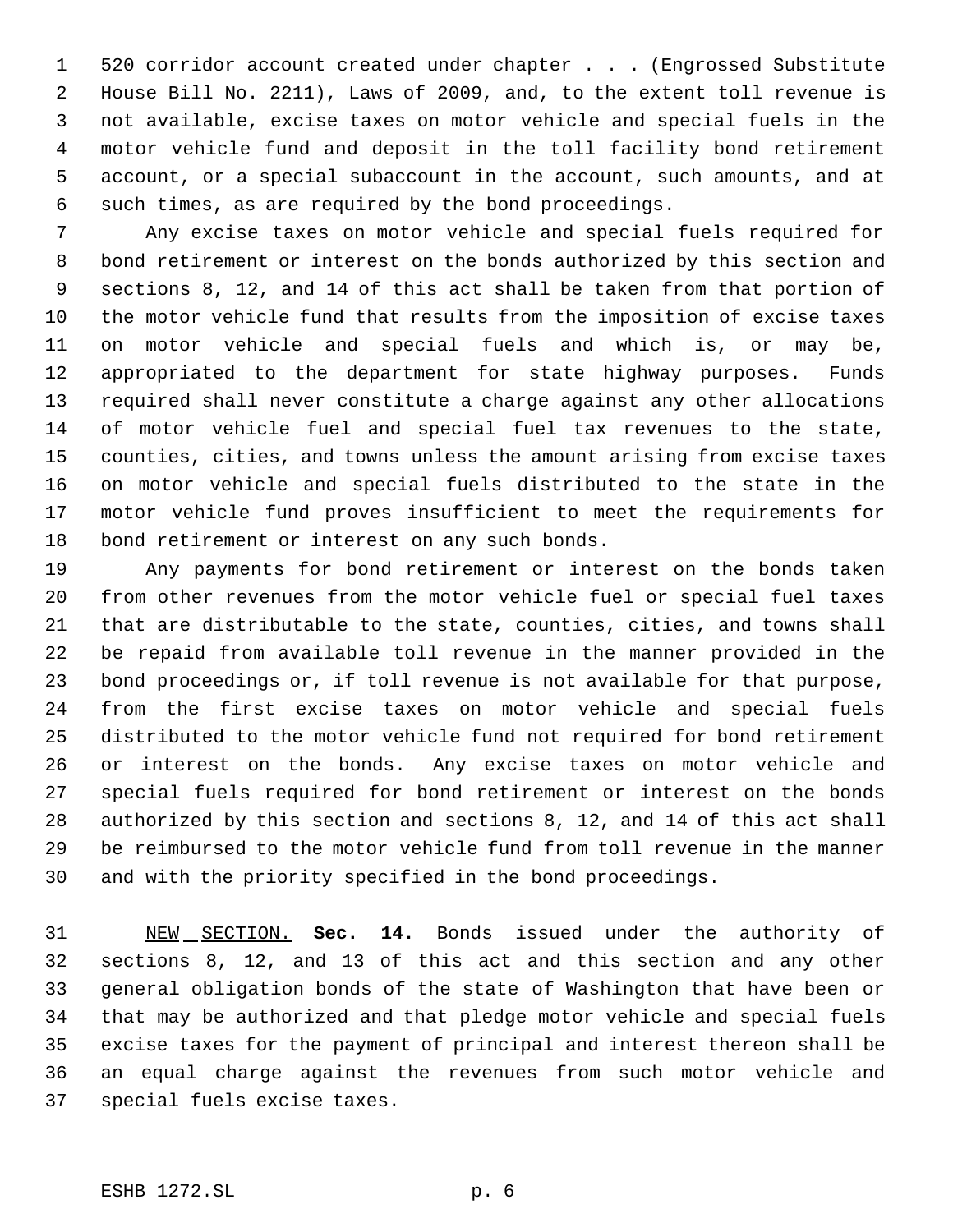**Sec. 15.** RCW 47.56.850 and 2008 c 122 s 7 are each amended to read as follows:

 (1) Unless these powers are otherwise delegated by the legislature, the transportation commission is the tolling authority for the state. The tolling authority shall:

 (a) Set toll rates, establish appropriate exemptions, if any, and make adjustments as conditions warrant on eligible toll facilities;

 (b) Review toll collection policies, toll operations policies, and toll revenue expenditures on the eligible toll facilities and report annually on this review to the legislature.

 (2) The tolling authority, in determining toll rates, shall consider the policy guidelines established in RCW 47.56.830.

 (3) Unless otherwise directed by the legislature, in setting and periodically adjusting toll rates, the tolling authority must ensure that toll rates will generate revenue sufficient to:

 (a) Meet the operating costs of the eligible toll facilities, 17 including necessary maintenance, preservation, renewal, replacement, 18 administration, and toll enforcement by public law enforcement;

19 (b) Meet obligations for the ((repayment)) timely payment of debt 20 ((and-interest-on-the)) service on bonds issued for eligible toll facilities, and any other associated financing costs including, but not limited to, required reserves, minimum debt coverage or other 23 appropriate contingency funding, ((and)) insurance, and compliance with 24 all other financial and other covenants made by the state in the bond 25 proceedings;  $((and))$ 

 (c) Meet obligations to reimburse the motor vehicle fund for excise 27 taxes on motor vehicle and special fuels applied to the payment of 28 bonds issued for eligible toll facilities; and

 (d) Meet any other obligations of the tolling authority to provide its proportionate share of funding contributions for any projects or operations of the eligible toll facilities.

 (4) The established toll rates may include variable pricing, and should be set to optimize system performance, recognizing necessary trade-offs to generate revenue for the purposes specified in subsection (3) of this section. Tolls may vary for type of vehicle, time of day, traffic conditions, or other factors designed to improve performance of the system.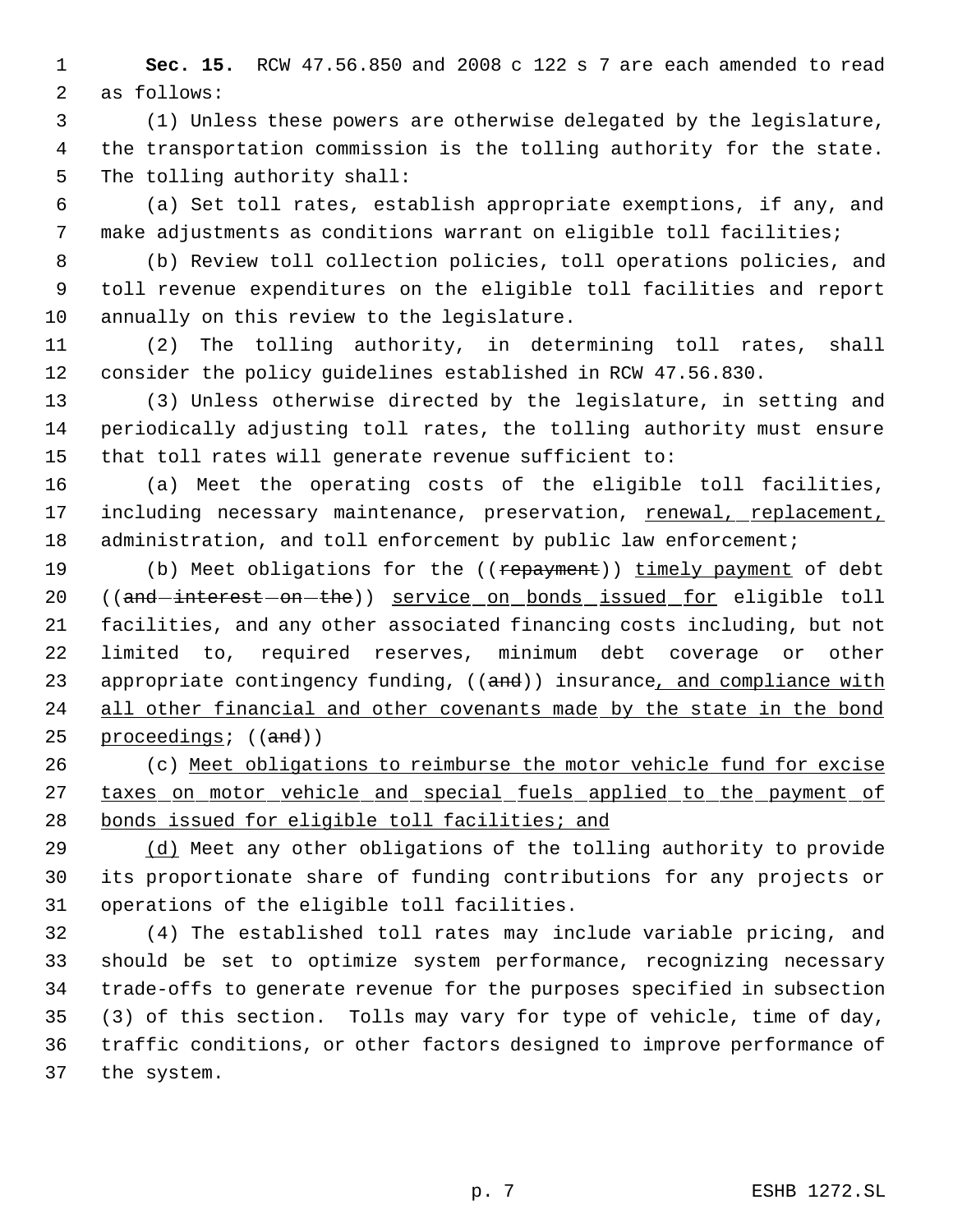(5) In fixing and adjusting toll rates under this section, the only 2 toll revenue to be taken into account must be toll revenue pledged to 3 bonds that includes toll receipts, and the only debt service 4 requirements to be taken into account must be debt service on bonds payable from and secured by toll revenue that includes toll receipts.

6 (6) The legislature pledges to appropriate toll revenue as 7 necessary to carry out the purposes of this section. When the legislature has specifically identified and designated an eligible toll 9 facility and authorized the issuance of bonds for the financing of the eligible toll facility that are payable from and secured by a pledge of 11 toll revenue, the legislature further agrees for the benefit of the 12 owners of outstanding bonds issued by the state for eligible toll 13 facilities to continue in effect and not to impair or withdraw the authorization of the tolling authority to fix and adjust tolls as 15 provided in this section. The state finance committee shall pledge the 16 state's obligation to impose and maintain tolls, together with the 17 application of toll revenue as described in this section, to the owners of any bonds.

 NEW SECTION. **Sec. 16.** If and to the extent that the state finance committee determines, in consultation with the department of transportation and the tolling authority, that it will be beneficial for the state to issue any bonds authorized in sections 8 and 12 through 14 of this act as toll revenue bonds rather than as general obligation bonds, the state finance committee is authorized to issue and sell, upon the request of the department of transportation, such bonds as toll revenue bonds and not as general obligation bonds. Notwithstanding section 12 of this act, each such bond shall contain a recital that payment or redemption of the bond and payment of the interest and any premium thereon is payable solely from and secured solely by a direct pledge, charge, and lien upon toll revenue and is not a general obligation of the state to which the full faith and credit of the state is pledged.

 Toll revenue is hereby pledged to the payment of any bonds and the interest thereon issued under the authority of this section, and the legislature agrees to continue to impose these toll charges on the state route number 520 corridor, and on any other eligible toll facility designated by the legislature and on which the imposition of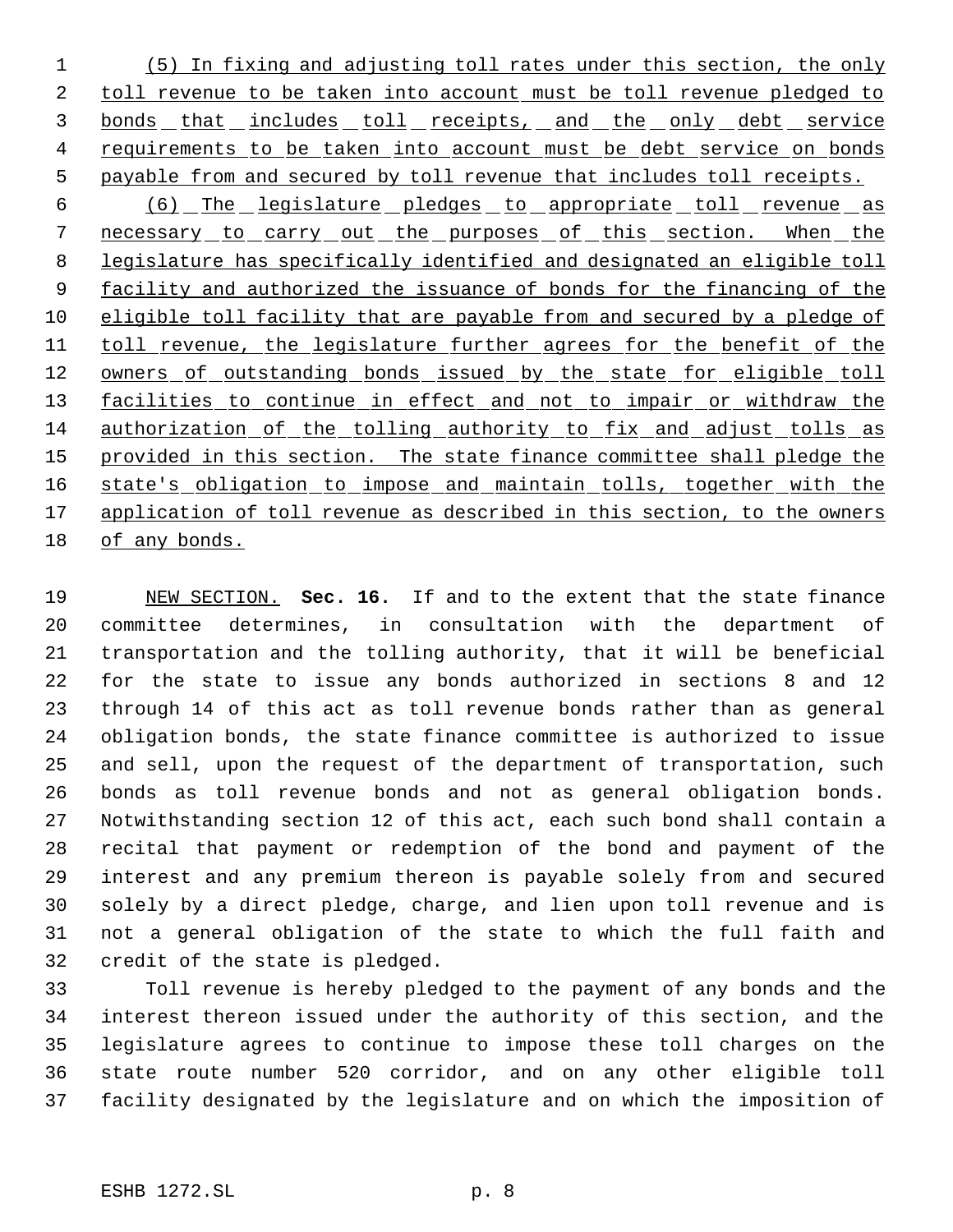tolls is authorized by the legislature in respect of the bonds, in amounts sufficient to pay, when due, the principal and interest on all bonds issued under the authority of this section.

 NEW SECTION. **Sec. 17.** The state finance committee may determine and include in any resolution authorizing the issuance of any bonds under this act, such terms, provisions, covenants, and conditions as it may deem appropriate in order to assist with the marketing and sale of the bonds, confer rights upon the owners of bonds, and safeguard rights of the owners of bonds including, among other things:

 (1) Provisions regarding the maintenance and operation of eligible toll facilities;

 (2) The pledges, uses, and priorities of application of toll revenue;

 (3) Provisions that bonds shall be payable from and secured solely by toll revenue as provided by section 16 of this act, or shall be payable from and secured by both toll revenue and by a pledge of excise taxes on motor vehicle and special fuels and the full faith and credit 18 of the state as provided in sections 8 and 12 through 14 of this act;

 (4) In consultation with the department of transportation and the tolling authority, financial covenants requiring that the eligible toll facilities must produce specified coverage ratios of toll revenue to debt service on bonds;

 (5) The purposes and conditions that must be satisfied prior to the issuance of any additional bonds that are to be payable from and secured by any toll revenue on an equal basis with previously issued and outstanding bonds payable from and secured by toll revenue;

 (6) Provisions that bonds for which any toll revenue are pledged, or for which a pledge of any toll revenue may be reserved, may be structured on a senior, parity, subordinate, or special lien basis in relation to any other bonds for which toll revenue is pledged, with respect to toll revenue only; and

 (7) Provisions regarding reserves, credit enhancement, liquidity facilities, and payment agreements with respect to bonds.

 Notwithstanding the foregoing, covenants and conditions detailing the character of management, maintenance, and operation of eligible toll facilities, insurance for eligible toll facilities, financial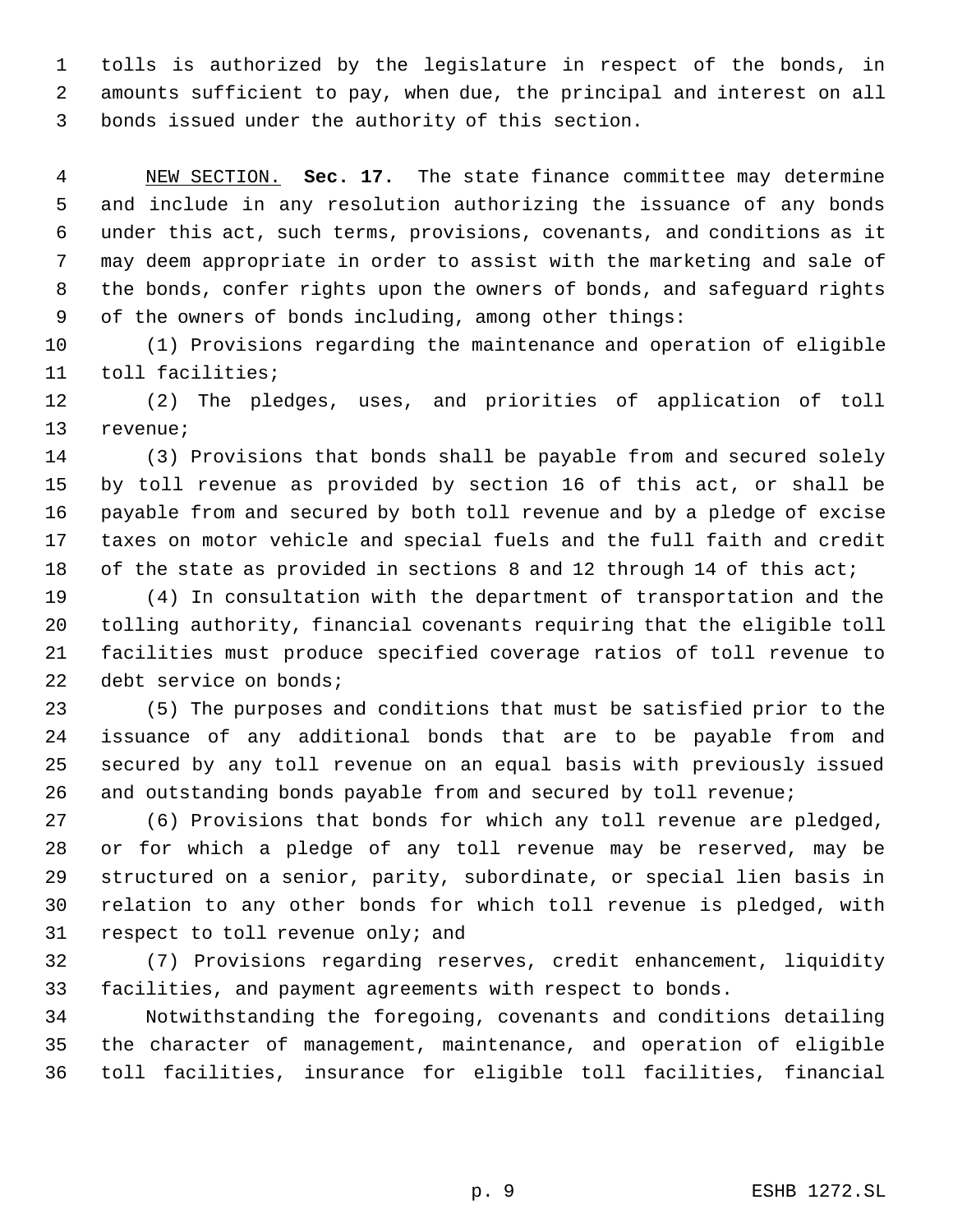management of toll revenue, and disposition of eligible toll facilities must first be approved by the department of transportation.

 The owner of any bond may by mandamus or other appropriate proceeding require and compel performance of any duties imposed upon the tolling authority and the department of transportation and their respective officials, including any duties imposed upon or undertaken by them or by their respective officers, agents, and employees, in connection with the construction, maintenance, and operation of eligible toll facilities and in connection with the collection, deposit, investment, application, and disbursement of the proceeds of the bonds and toll revenue.

 NEW SECTION. **Sec. 18.** (1) For the purposes of this act, "toll revenue" means all toll receipts, all interest income derived from the investment of toll receipts, and any gifts, grants, or other funds received for the benefit of eligible toll facilities. However, for the purpose of any pledge of toll revenue to the payment of particular bonds issued under this act, "toll revenue" means and includes only such toll revenue or portion thereof that is pledged to the payment of those bonds in the resolution authorizing the issuance of such bonds. Toll revenue constitutes "fees and revenues derived from the ownership or operation of any undertaking, facility, or project" as that phrase 22 is used in Article VIII, section  $1(c)(1)$  of the state Constitution.

 (2) For the purposes of this act, "tolling authority" has the same meaning as in RCW 47.56.810.

 NEW SECTION. **Sec. 19.** Sections 8 through 14 and 16 through 18 of this act are each added to chapter 47.10 RCW.

 NEW SECTION. **Sec. 20.** If any provision of this act or its application to any person or circumstance is held invalid, the remainder of the act or the application of the provision to other persons or circumstances is not affected.

 NEW SECTION. **Sec. 21.** This act is necessary for the immediate preservation of the public peace, health, or safety, or support of the